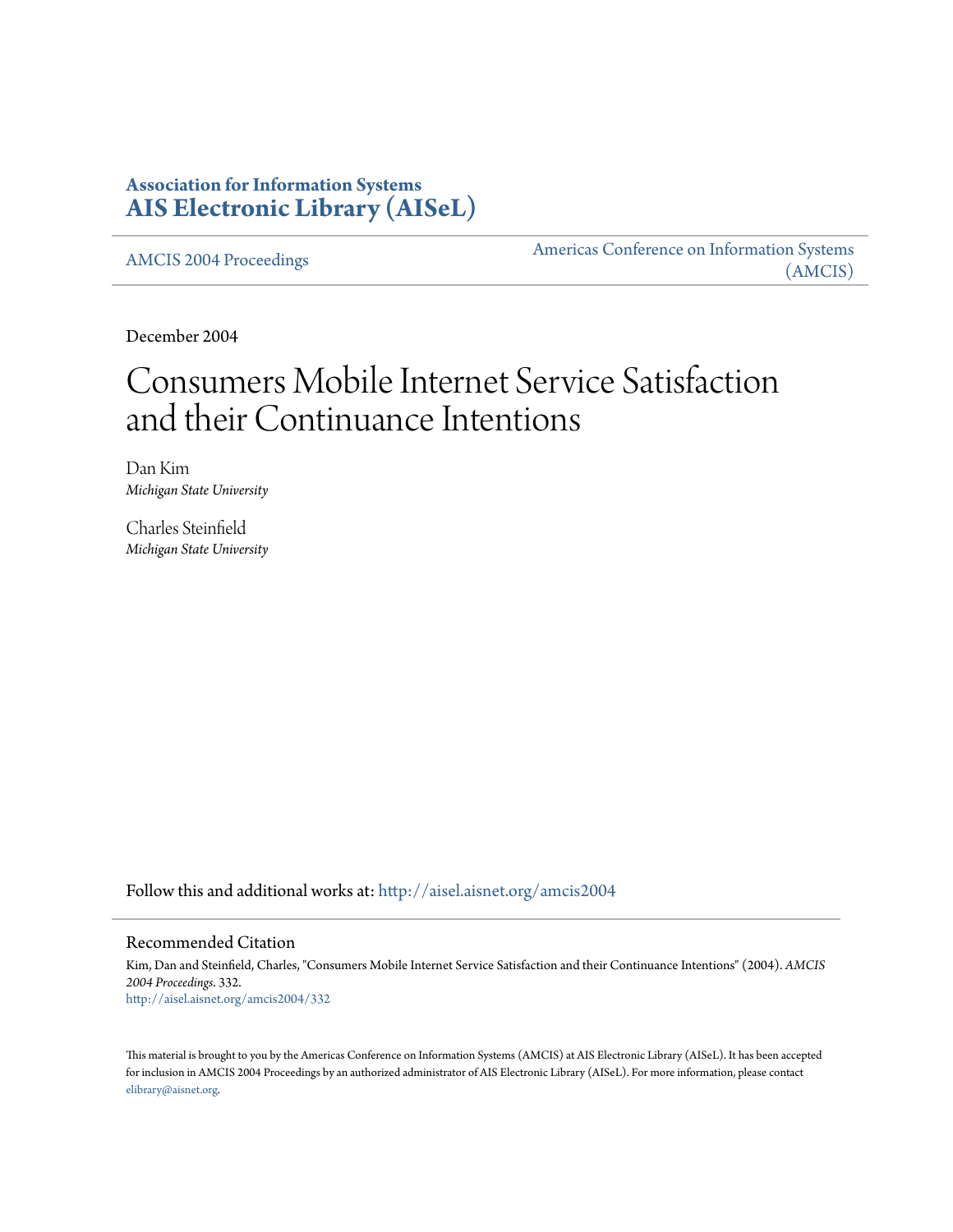# **Consumers Mobile Internet Service Satisfaction and their Continuance Intentions**

**Dan J. Kim**  Michigan State University East Lansing, MI 4882401212 dankim@msu.edu

**Charles Steinfield**  Michigan State University East Lansing, MI 4882401212 steinfie@msu.edu

## **ABSTRACT**

The mobile (wireless) service market has been rapidly growing along with the development of a variety of wireless applications and services and the increasing number of mobile Internet users. In this rapidly changing market environment, understanding users' satisfaction with mobile Internet service, the dimensions of service quality, and their intentions to use current service is important to both industry players and researchers.

Due to the relative novelty of mobile Internet service, few studies have examined the combination of consumers' perceived dimensions of mobile Internet service quality, service satisfaction, and their continuance Intention. Thus this study explores perceived mobile Internet service dimensions, develops a framework for mobile Internet service quality, and tests the relationships between customer's satisfaction with perceived service quality dimensions and overall satisfaction with the service. This study further investigates the relationships between satisfaction and customer's new technology adoption intention. A survey of mobile Internet subscribers in Korea provides the data for this study.

## **Keywords**

Mobile Internet Service Quality, Service Quality Satisfaction, Continuance Intention, Frequent use of Wireless Internet

# **INTRODUCTION**

The mobile (wireless) service market has been rapidly growing along with the increasing number of mobile Internet users and the development of a variety of wireless applications and services. More and more people employ tiny screens as gateways to the Internet. They use their phones or personal digital devices (PDAs) for everything from checking movie times, playing games, checking e-mails and instant messages to downloading the latest bell-tones, and even online stock trading.

According to a recent survey of wireless Internet users conducted by Cahners In-Stat/MDR (www.instat.com), customer service satisfaction is the most important factor when a consumer decides to retain mobile Internet service. Further, it is generally accepted that the cost of recruiting new customer is more expensive than the cost of retaining an existing customer (Simon and Sullivans, 1993) because doing business with existing customers saves a variety of acquisition costs (Mittal and Lassars, 1998, Simon and Sullivans, 1993, Stewards, 1996). Thus, customer retention and relationship building are important.

While the initial usage of wireless Internet service is an important first step in creating a relationship with service providers, the long-term relationship depends on post-adoption processes (Olivers, 1993). In particular, a satisfactory experience with the provided service is likely to be a major requirement for any decision to continue receiving the mobile Internet service. A satisfactory experience (i.e., overall consumer satisfaction) is a result of consumer's evaluation of the quality of a number of aspects of the services they receive. It is therefore important both for industry practitioners and researchers to have a better understanding of what consumers' perceived to be key mobile Internet service quality dimensions, which are proposed to influence overall user satisfaction and ultimately providers' ability to retain their customers..

Due to the relative novelty of mobile Internet service, few studies have focused on the dimensions of mobile Internet service quality, consumer's service satisfaction, and intentions to use continually their mobile Internet service provider. In this study, we relate the literature on service quality and customer satisfaction to mobile Internet use, and develop a framework for mobile Internet service quality. Data from a large consumer survey of mobile Internet subscribers in Korea is used to explore the relationship of these perceived quality dimensions to overall service satisfaction, and to continuance intentions.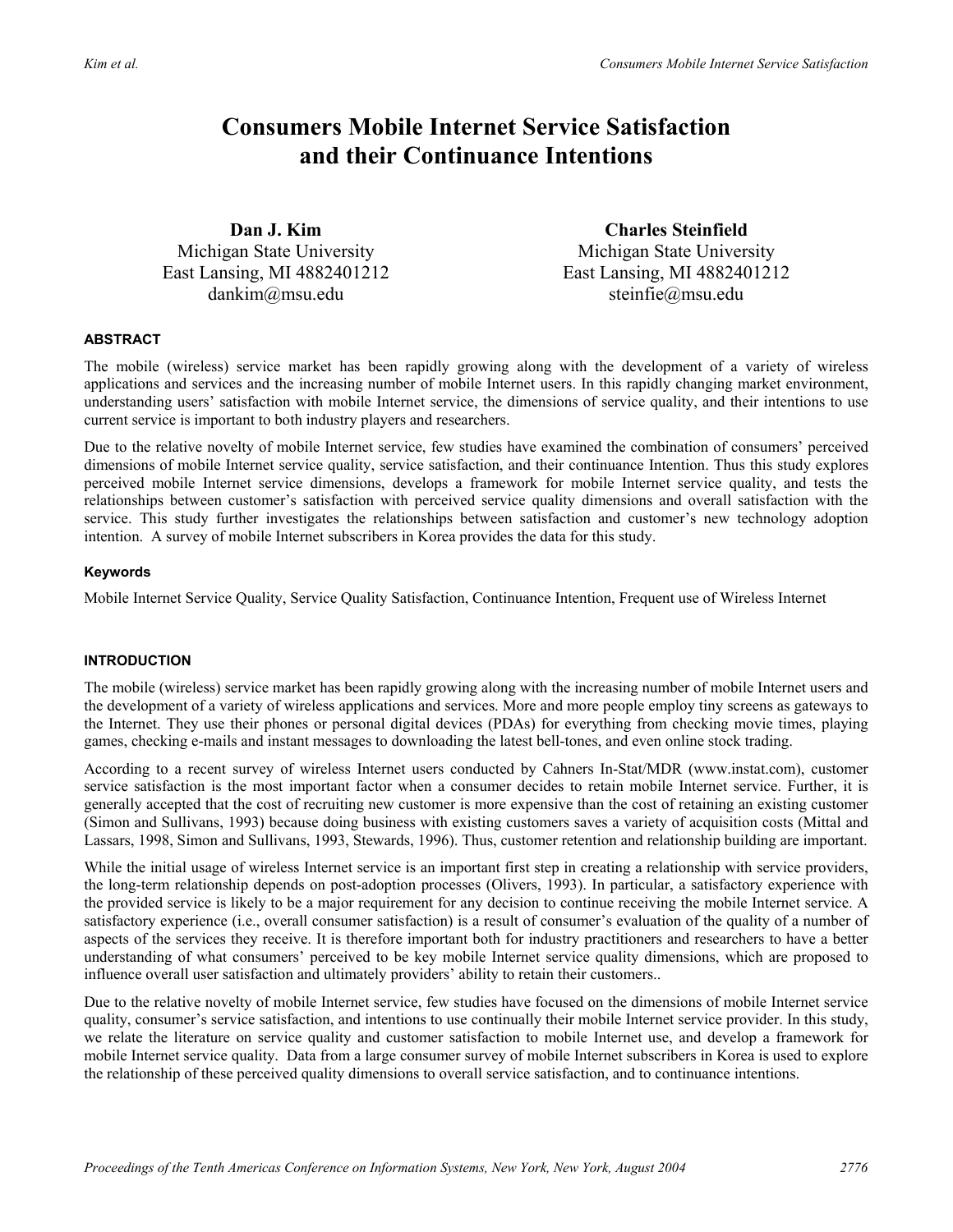# **LITERATURE REVIEW: CONSUMER SATISFACTION AND QUALITY OF SERVICE**

Customer satisfaction is a post-choice evaluation of a specific transaction (Selnesss, 1993). Rust and Oliver (1994) describe customer satisfaction as a summary cognitive and affective reaction to a service incident (or sometimes to a long-term relationship). From a customer's perspective, satisfaction is a specialized form of his or her evaluation to determine the value or worth of what is being used or provided (Frost, Pierson, & Frost, 1991; West, Farmer & Wolf, 1991; Greene, Caracelli, & Graham, 1989). From a company's view, satisfaction is a critical element of consumer retention which leads to a company's successful long-term relationship with consumers (Henning-Thurau and Klees, 1997).

The research on consumer satisfaction continues as a topic of interest throughout the psychological, marketing, management, information system, and electronic commerce literature (Doll and Torkzadehs, 1988, Fornell, et al.s, 1996, Henning-Thurau and Klees, 1997, Olivers, 1980, Olivers, 1999, Oliver and Linders, 1981, Spreng, et al.s, 1996). Customer satisfaction studies can provide not only formative but also summative feedback (Giese and Cotes, 2000). Formative feedback suggests ways to improve products or services, while summative feedback can be used to determine whether or not to continue the product or service.

A number of empirical studies have attempted to specify the nature of the relationship between service quality perceptions, consumer satisfaction judgments, and behavioral intentions such as purchase re-purchase intentions (Anderson, et al.s, 1994, Cronin and Taylors, 1992, Rust, et al.s, 1996, Taylor and Bakers, 1994, Zeithaml, et al.s, 1996). The empirical results suggest that consumer satisfaction is an intervening variable that mediates the relationship between service quality judgments and behavior intentions.

Consumer satisfaction and service quality are studied as distinct constructs (Olivers, 1997, Taylor and Bakers, 1994). Consumer satisfaction results from an experience with a service that favorably compares with a consumer's expectations (Olivers, 1981). There is a positive causal relationship between service quality and satisfaction (Shemwell, et al.s, 1998, Spreng, et al.s, 1996). Service quality leads to higher satisfaction, and higher satisfaction, in turn, produces greater willingness to continue using the service.

There are few studies that focus on the mobile or wireless environment, especially mobile phone.

One study (Woo and Focks, 1999) identified four determinants of customer satisfaction with mobile phone use in the Hong Kong market. They are transmission quality and network coverage, pricing policy, staff competence, and customer service. Riel, Liljander and Jurriens (Riel, et al.s, 2001) investigate the way consumers evaluate a new type of interactive service that can be accessed either via mobile phone or via Internet. Their study shows that customers' overall satisfaction was influenced by their satisfaction with the core service, supplementary services and the user interface. A recent survey of mobile Internet users conducted by Cahners In-Stat/MDR (www.instat.com) identified four key qualities that comprise customer satisfaction: breadth of applications, ease of use, service quality, and reliability of service.

# **RESEARCH MODEL: CONSUMER MOBILE INTERNET SERVICE SATISFACTION**

Based on previous literature on the relationships among service quality dimensions, overall satisfaction, and consumers' behavior intentions (intention to continue using a service), the research model (see figure 1) is developed. For the service quality dimensions, four dimensions of mobile Internet use are proposed: connection quality, ease-of-use, information quality, and service connection charge. The underlying logic behind the model is that a consumer's higher service quality perceptions lead to higher overall satisfaction, and higher overall satisfaction, in turn, produces greater willingness to use the service.

Mobile devices give users instant mobile internet access anywhere at anytime, but smaller screens and slower multimedia processing are considered as limitations of mobile information service. Thus there are a lot of efforts to provide enough content or useful information on the small screen for the tasks the user wants to perform.

*Information quality* has been discussed a lot in the information systems and electronic commerce literature. Information quality has also been emphasized in studies on service quality (Berry and Parasuramans, 1997). Information quality is a part of content quality that determines how useful and valuable the mobile service is to a customer, especially on a small screen opposed to a personal computer. The measures of information quality used in this study are information integrity, diversity, and the extent to which content is up-to-date.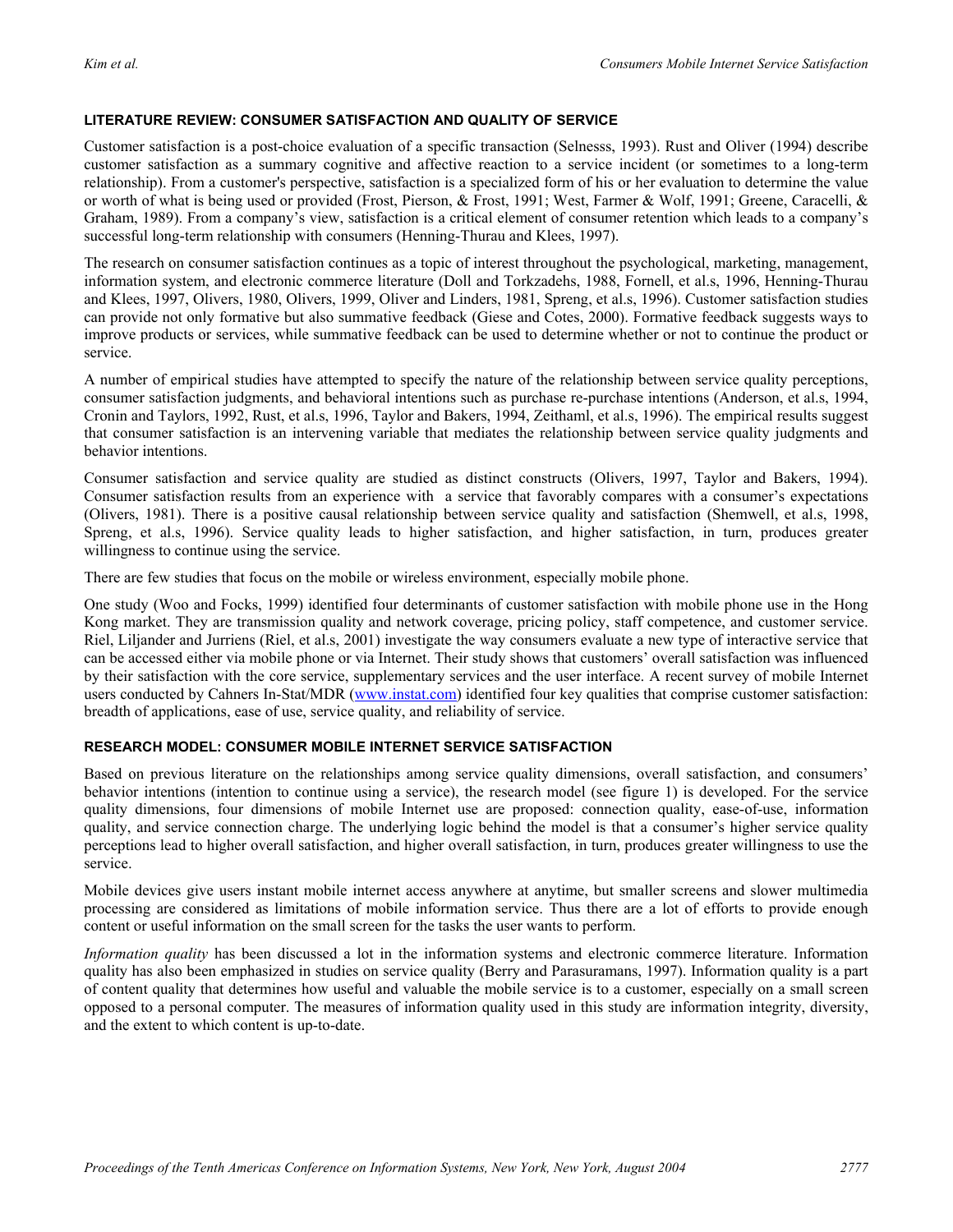

**Figure 1: Research Model** 

*Connection quality* refers to consumers' ability to access a mobile service without any obstructions or connection delays. A high quality mobile Internet service should provide an acceptable speed for the end user on a variety of devices, as well as being able to stay connected through business meetings, for example.

Compared to fixed-wired network service, mobile network connections have two limitations on connection quality. First, although they are continuously increasing, connection speed is still relatively very low for multimedia mobile Internet service. Most wide area mobile network services only offer connection speeds measured in the tens of Kbit/sec. while local wired and wireless network service provide connection speeds in the Mbit/sec. range.

The second issue is frequent disconnections of mobile Internet service because of cell interference, limited cell capacity or lack of network coverage. If a service provider offers a poor connection to a customer, then there would not be a reason for this person to stay committed to this particular provider. Thus providers need to minimize or eliminate such barriers to connection so that users can accomplish intended tasks. Maintaining a fast and constant connection is a plus for providers that will increase satisfaction in users. Connection quality is measured by consumers' quality perception on the initial time it takes to establish a connection, the time it takes to transmit a desired block of information, and the stability of connection.

Users also need to be able to navigate freely and easily find desired information. Rich looking and large color screens benefit consumers for multimedia purposes such as reviewing data and editing information. However, it is totally different story for the small screen of a mobile device. For example, users have to read and send messages using a small screen and tiny built-in keypad. Therefore, service providers should provide to customers a flexible user interface that is easy to navigate using such input devices as a joystick, touch-screen, full key-pad or soft keys. This can be accomplished by the manufacturers and operating system setup on the mobile devices. An unfriendly mobile user-interface and service will make consumers dissatisfied, which will affect their intention to continue using the service. *Ease-of-use* of mobile device is an important factor in creating happy mobile users. Mobile device ease-of-use is measured by three items: the perceived user friendliness of the unit, the extent to which the device is surfing/operating friendly, and the ease of navigating the screen content.

Depending on the provider, there are different rates, plans, extra charges for going beyond maximum minutes, for example, and other subscription costs. *Service charge* refers to costs involved with connecting a mobile device to a service provider. An inappropriate and unacceptable mobile Internet service charge is undoubtedly a key predictor of mobile users' overall service satisfaction.

*Overall Service Satisfaction*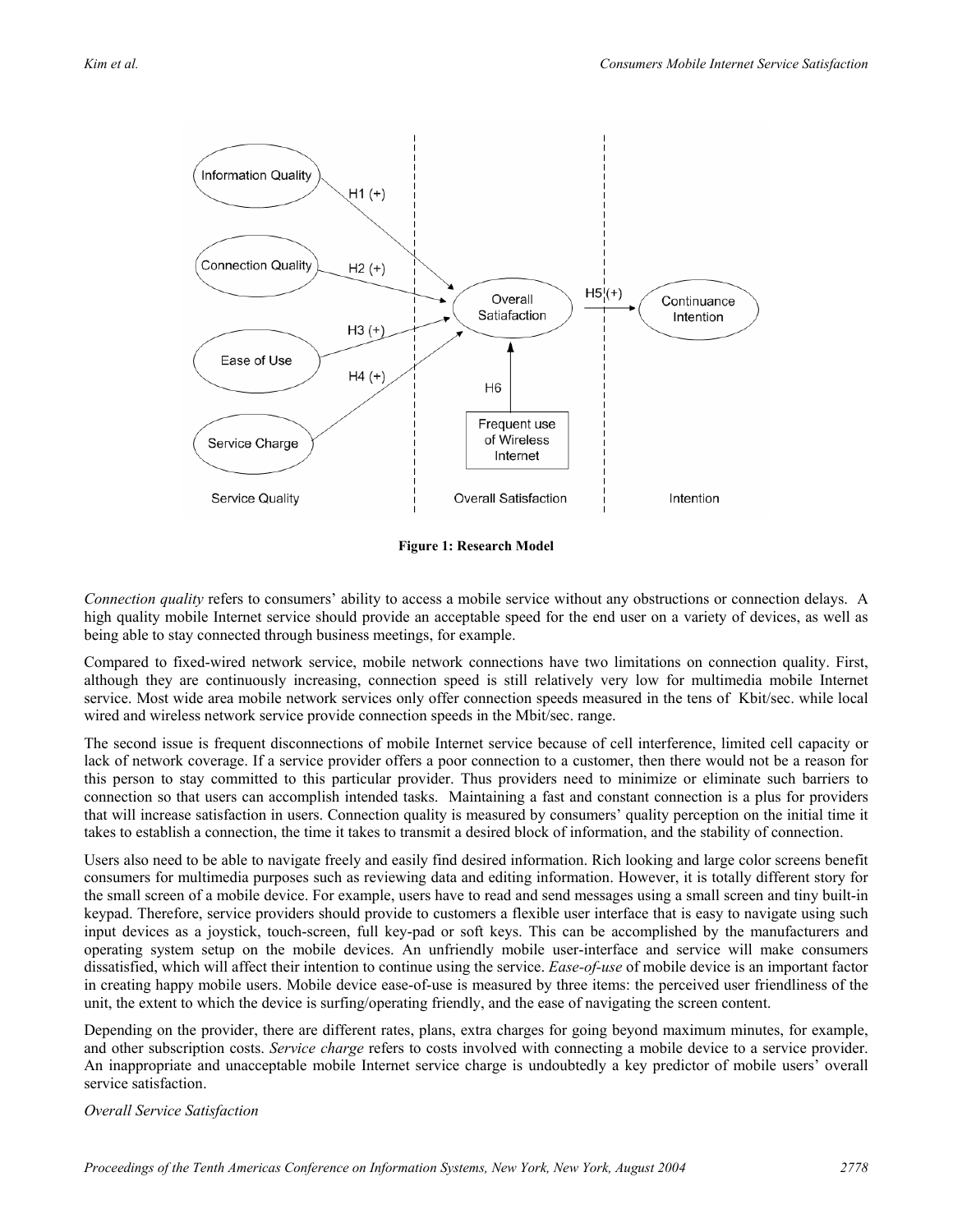Oliver (1993) defines satisfaction as the consumer's subjective judgment resulting from observations of performance. Adapted from Oliver's satisfaction definition, the overall service satisfaction for mobile internet service is defined here as *the consumer's overall subjective judgment of service performance resulting from observations of the deviation of the expected service compared to the received service.* 

Levinthal and Fichman (Levinthal and Fichmans, 1988) studied the determinants of persistent relationships based on past exchanges that resulted in increasing the likelihood of future exchanges. When the relationship persists, the benefit increases because both parties have developed a common understanding. An important point from the consumer relationship management perspectives is that consumer-service provider relationships terminate or continue based on the prior history of the relationships (Van de Vens, 1976). This aspect shows how well the vendors provide services. If customers are satisfied with mobile Internet service providers' service quality, the relationships will be more likely to continue.

*Continuance Intention* refers to consumers' internally estimated likelihood that they will continue to use the service provided by the mobile Internet service vender. Consumers' continuous intention reflects his or her loyalty to the service provider, and likely to be a significant driver of the service provider's profitability and long-term viability (Coffees, 2001, Pontes and Kellys, 2000). Based on the argument and descriptions of constructs, the following hypotheses are proposed for the study.

- H1: Information quality of a mobile Internet service positively affects a consumer's overall service satisfaction.
- H2: Connection quality of a mobile Internet service positively affects a consumer's overall service satisfaction.
- H3: Ease-of-use of a mobile Internet service positively affects a consumer's overall service satisfaction.
- H4: Satisfactory level of service charge of a mobile Internet service positively affects a consumer's overall satisfaction.
- H5: A consumer's overall satisfaction level positively affects a consumer's intention to continue using a mobile Internet service.
- H6: The more a consumer uses wireless Internet, the more likely it is that he or she is satisfied with mobile internet service.

# **ESEARCH METHODOLOGY AND DATA COLLECTION R**

A nation-wide survey was conducted by the Korean Network Information Center (KRNIC) in 16 major cities in South Korea during September 2002. Questionnaires addressed the following topics: mobile phone (cellular) unit service usage, PDA and other equipment usage, wireless internet recognition/usage, prospect of net generation service usage, cable internet usage, and non-experienced person's wireless internet recognition. Of the 2000 respondents that responded to the questionnaires, only 725 responded that they had a wireless Internet experience in the past 6 months. This study utilizes these 725 respondents.

To test the proposed research models, data analyses for both the measurement model and structural model were performed using Partial Least Squares (PLS). The PLS program used to perform the analysis was PLS-Graph 3.0.1016 with bootstrapping (Ravichandran and Rais, 2000, Wixom and Watsons, 2001). The assessment of the structural model includes estimating path coefficients and R-square. Both R-square and the path coefficients indicate model fit, i.e., how well the model is performing (Chins, 1998, Chins, 1998, Hullands, 1999).

Figure 2 shows the results of assessment and hypothesis testing. As shown in the figure, all four mobile Internet service qualities have a strong positive effect on a consumer's overall satisfaction at the 0.001 level. A consumer's overall satisfaction has a positive effect on intentions to continue using the service at the 0.05 level. The frequent use of wireless Internet does not effect a consumer's overall satisfaction. The R-square for overall satisfaction is .572, reflecting that the model provides a strong explanation of the variance in overall satisfaction.